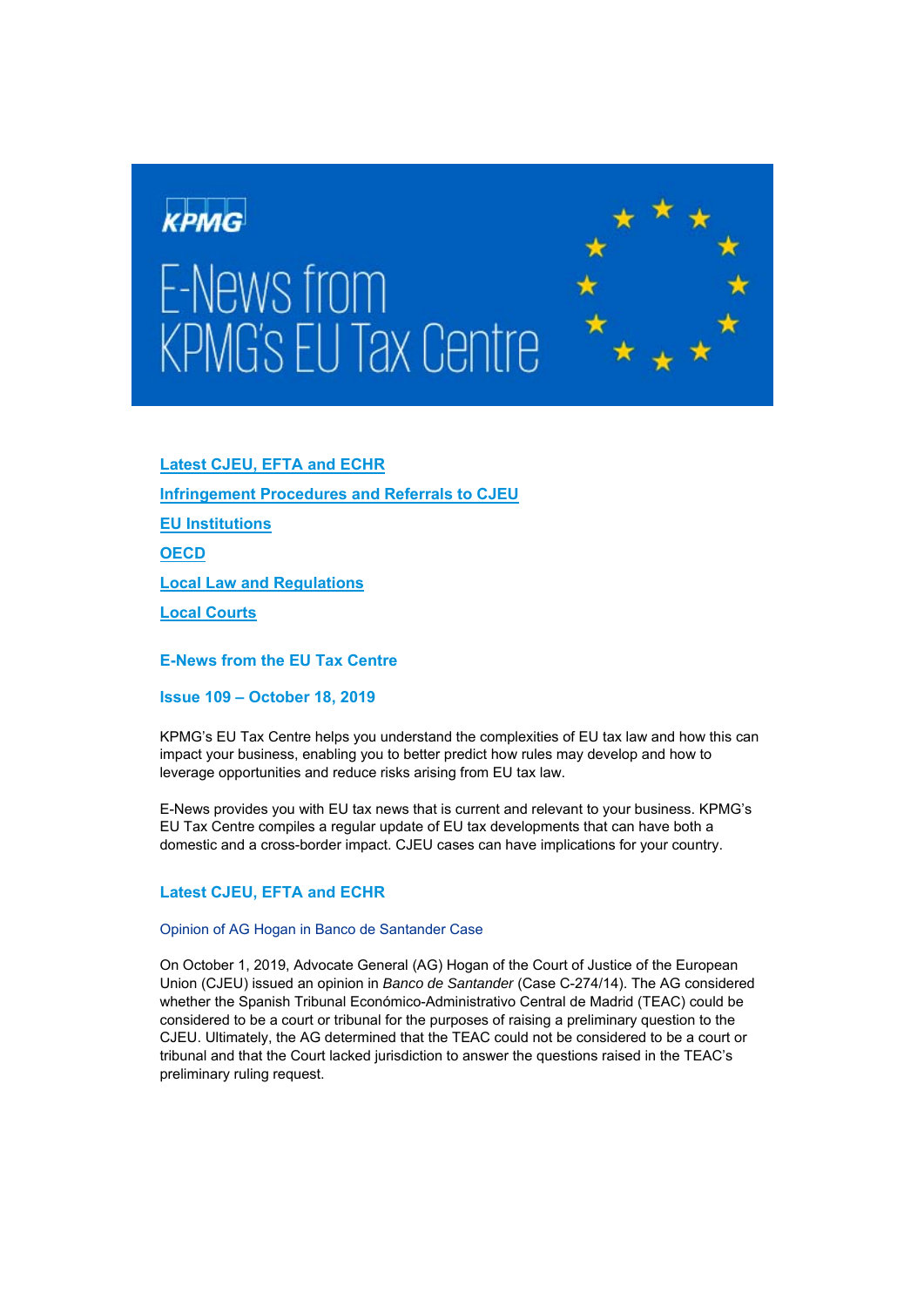# **Infringement Procedures & Referrals to CJEU**

### **Infringement Procedures**

### France

On October 10, 2019, the European Commission announced the closure of infringement proceedings against France in relation to the payment of participation fees. A letter of formal notice was sent to France in 2017 regarding rules under which resident taxpayers could fully deduct costs and expenses related to a participation from the tax base, whereas these costs were only partially deductible for non-resident taxpayers. The Commission considered that this difference in treatment constituted an infringement to the freedom of establishment and the free movement of capital. France has now brought its legislation in line with EU law.

# Belgium

The European Commission announced the closure of infringement proceedings against Belgium following the introduction of changes to Belgian law on the taxation of savings income. In 2018, the Commission had requested Belgium to bring its rules into line with EU law, as Belgium refused to grant tax credits to Belgian residents with accounts in Luxembourg and Austria for the withholding tax levied there on interest payments.



# **EU Institutions**

# **COUNCIL OF THE EUROPEAN UNION**

### UAE and Marshall Islands removed from the EU list of non-cooperative jurisdictions

On October 10, 2019 the Council adopted a revised EU blacklist of non-cooperative jurisdictions for tax purposes. The EU Finance Ministers agreed to remove the United Arab Emirates (UAE) and the Marshall Islands from the list. Albania, Costa Rica, Mauritius, Serbia and Switzerland were also found to be compliant with all of their commitments on tax cooperation and were therefore removed from the EU grey list. Finally, the Council endorsed guidance notes published by the Code of Conduct Group on foreign source income exemption regimes.

For more information, please refer to our Euro Tax Flash.

### Opening of accession talks with North Macedonia and Albania

On October 3, 2019, a joint letter was published by Presidents Tusk, Sassoli and Juncker and President-elect Von der Leyen in relation to a decision to open EU accession talks with North Macedonia and Albania.

റ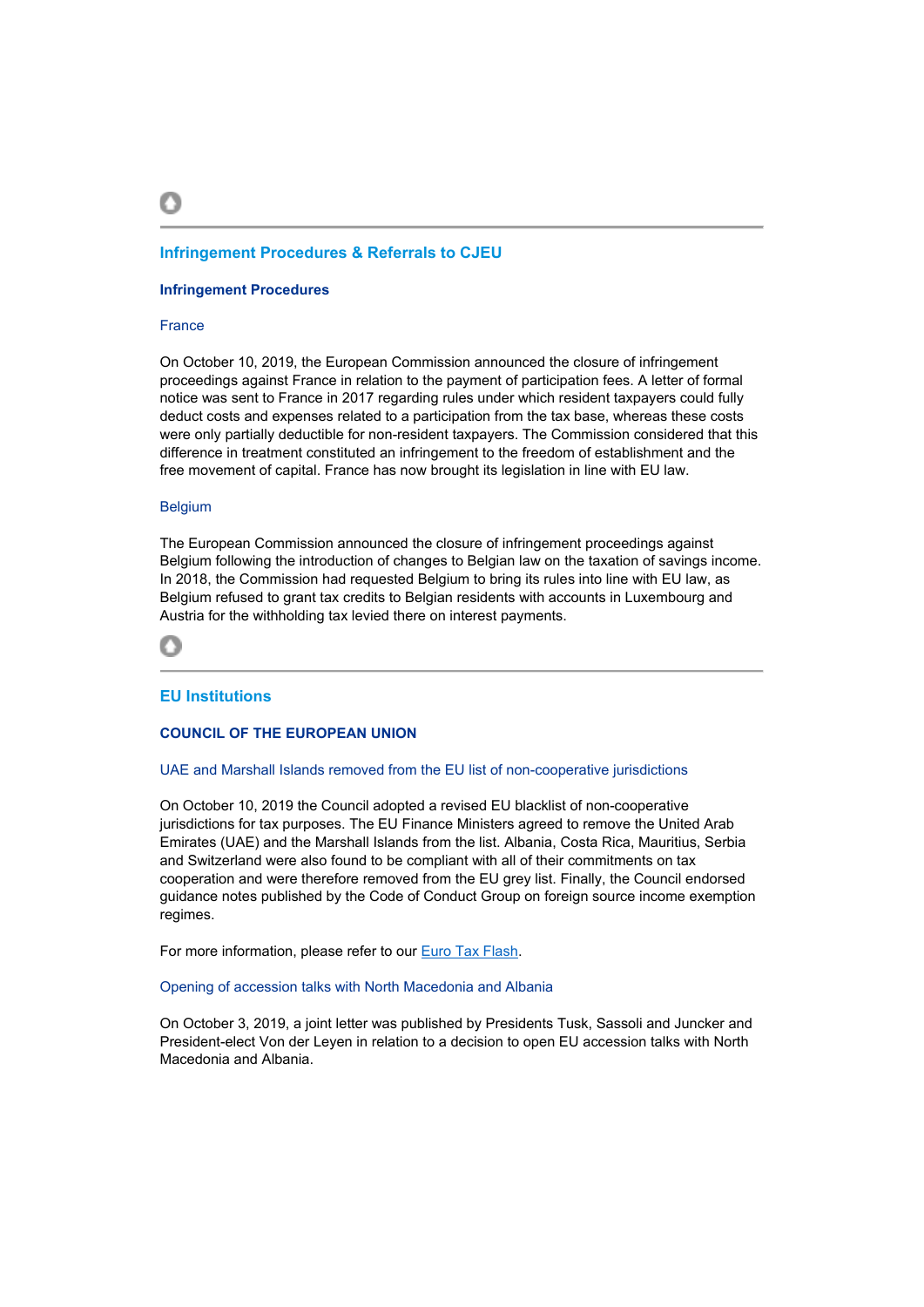For more information, the letter is available here.

### EU Member States seek harmonization of withholding tax procedures

A report prepared by the Next Capital Markets Union High-Level Expert Group was presented at the EU Economic and Financial Council meeting on September 13, 2019. The report was prepared by experts from France, Germany, the Netherlands, Italy, Poland, Spain and Sweden and, amongst other proposals, called for greater harmonization of withholding tax reclaim procedures across the European Union. The report suggested that a single harmonized form could be used across all EU Member States and that time limits should be introduced for determining repayment claims.

For more information, please refer to the report.

# **EUROPEAN COMMISSION**

### 2018 report on fight against fraud

On October 11, 2019, the EU Commission published its 2018 annual report on the *Protection of the EU's financial interests and fight against fraud*. The report includes a summary of the actions taken by the European Commission to fight against VAT fraud.

For further information, the report is available here.

### International tax evasion paper published

On October 11, 2019, the European Commission published a paper entitled *"Estimating International Tax Evasion by Individuals"*. The paper estimates that amount of wealth held offshore by individuals in the world's largest economies at EUR 7.5 trillion in 2016 or 10.4% of global GDP and provides estimates of the levels of tax evasion across EU Member States at EUR 46 billion (0.3% of GDP).

For more information, the paper is available here.

### Hearing of Commissioner-designate Vestager

On October 8, 2019, the hearing of Commissioner-designate Vestager took place before the European Industry, Internal Market and Economic Affairs committees. During the hearing, Commissioner-designate Vestager stated her desire for Member States to consider EU State aid decisions on tax rulings as guidance going-forward and indicated that the European Commission will launch a review into the manner in which tax rulings are used by Member States. She also commented on the common consolidated corporate tax base and echoed Commissioner-designate Gentiloni's preference to use qualified majority voting on tax matters through the use of Article 116 of the Treaty on the Functioning of the European Union (TFEU). Ms. Vestager is also the Danish candidate for the role of Executive Vice President of the Europe fit for the Digital Age portfolio and used the hearing to re-affirm commitments to ensure fair taxation is achieved across the EU through the introduction of a digital services tax.

For more information, a video of the hearing is available here.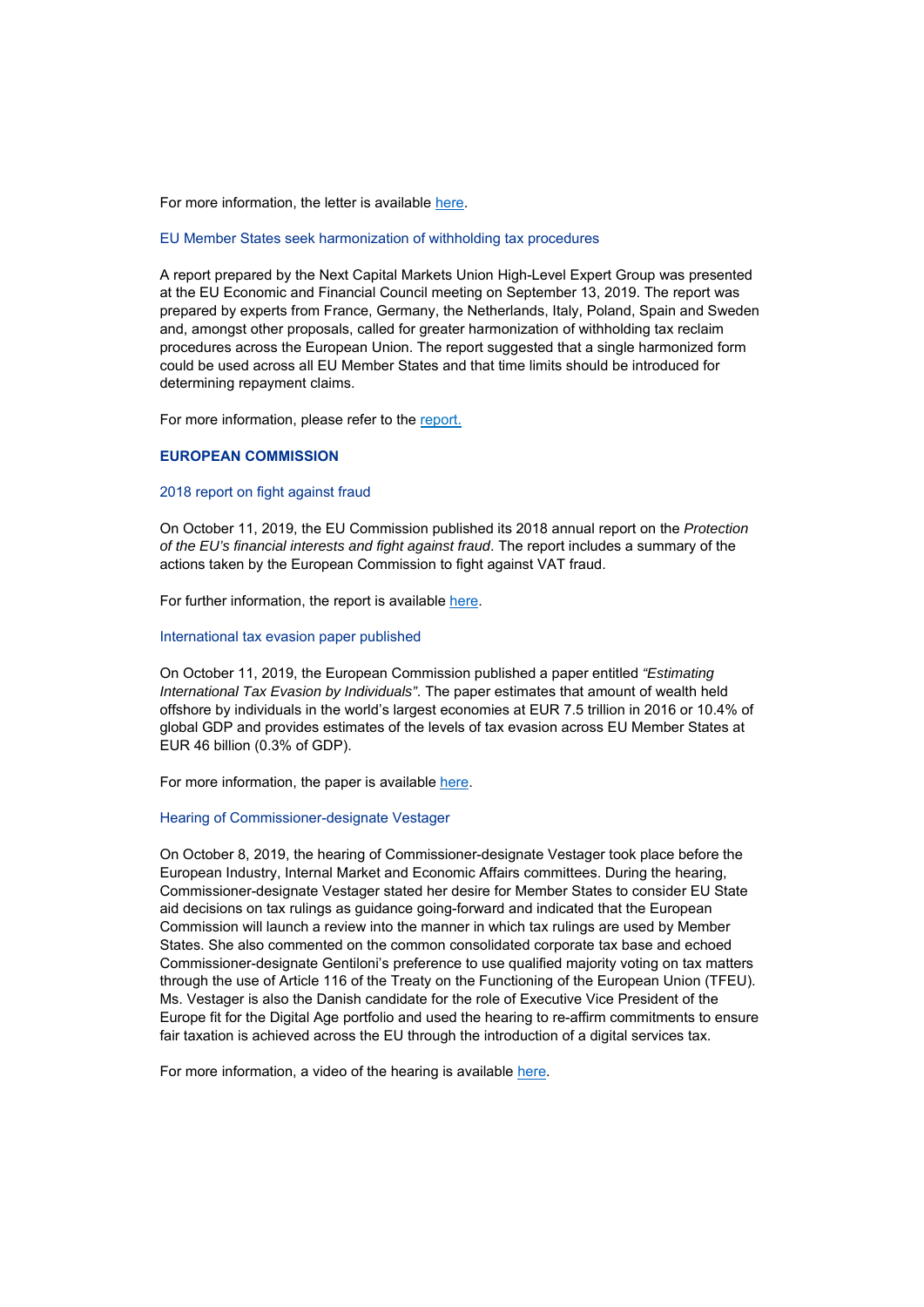# EU rules to protect whistle-blowers to apply from 2021

On October 7, 2019, the EU Council adopted a directive on the protection of whistle-blowers. The new rules will be formally signed and published in the Official Journal of the European Union, from which point Member States will have two years to transpose the provisions of the directive into national law. The new rules will widen the scope of whistle-blower protection and will see the creation of safe channels for reporting within companies and public authorities, the introduction of safeguards for whistle-blowers and will place requirements on organizations to respond to whistle-blower reports in a timely manner.

For more information, please refer to the directive and our previous Euro Tax Flash.

# Hearing of Commissioner-designate Gentiloni

On October 3, 2019, Commissioner-designate Gentiloni outlined the objectives for his future mandate with the European Commission. During the hearing process, Mr. Gentiloni emphasized his desire to continue and re-inforce momentum on EU-wide taxation agenda including in areas such as energy taxation, digital taxation and fraud. Where consensus cannot be reached at OECD level by next year, he noted that the European Commission will be ready to launch a new proposal on the digital economy in the third quarter of 2020. Commissionerdesignate Gentiloni stated that the common consolidated corporation tax base remains a priority of the Commission and that he hopes to move forward with a carbon border tax. He also noted that the Commission favors the introduction of a minimum corporate tax rate in the EU and that this should be pursued using all means available, including the use of qualified majority voting under Article 116 of the Treaty on the Functioning of the European Union (TFEU).

For more information, a video recording of the hearing is available here.

# **EUROPEAN COURT OF AUDITORS**

# Tax information exchange across Member States examined by EU auditors

On October 1, 2019, the European Court of Auditors announced that it is undertaking an audit to determine the level of effectiveness of the exchange of tax information in the EU. In particular, the audit will focus on the manner in which the European Commission supports and monitors the level of information exchange across the EU.

For more information, please refer to the press release.



# **OECD**

### Multilateral Convention developments

On October 8, 2019, Liechtenstein ratified the OECD Multilateral Convention (2016) (MLI). Liechtenstein has not yet deposited its instrument of ratification with the OECD.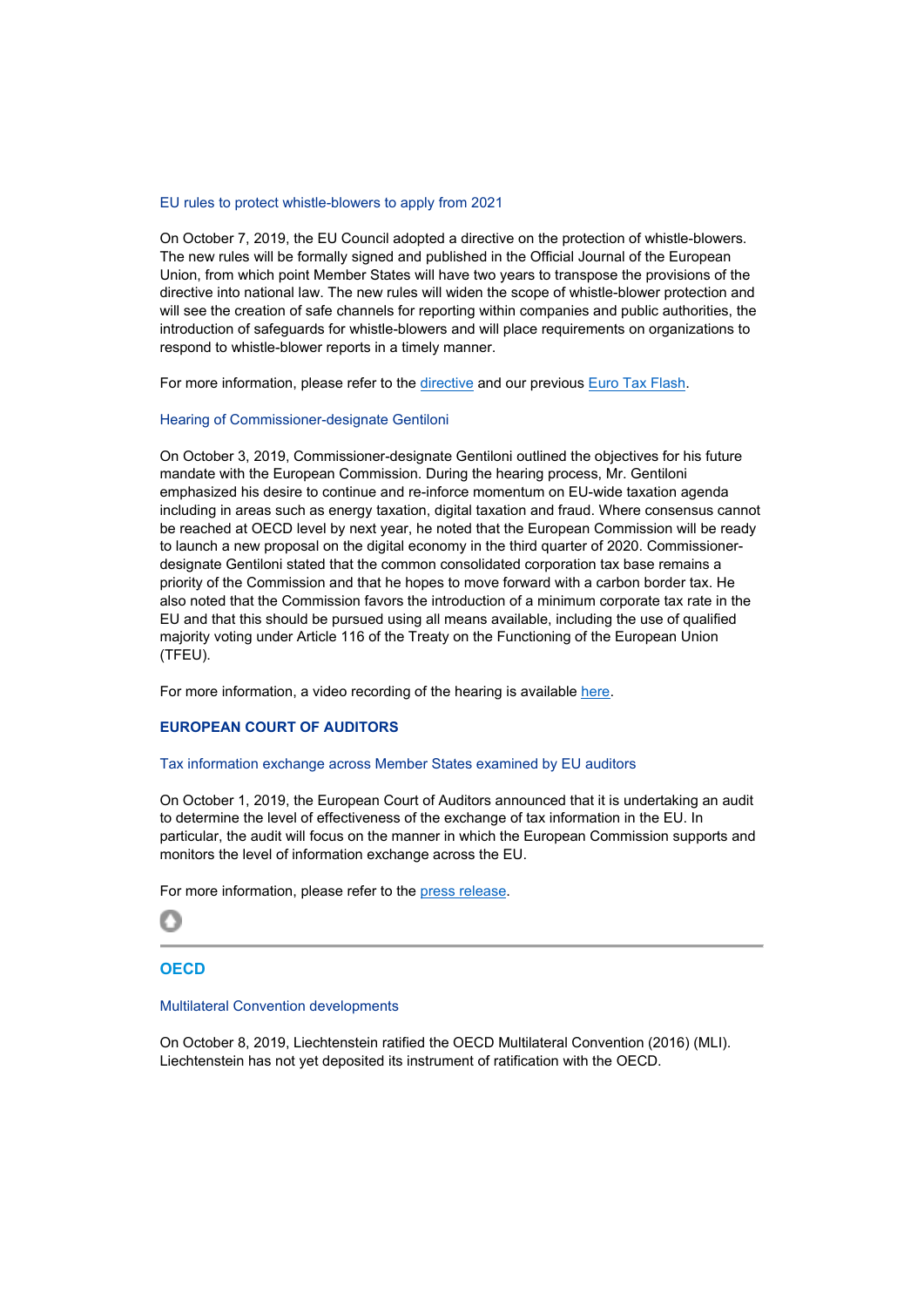### IMF Fiscal Monitor report publication

In its October 2019 *Fiscal Monitor* publication, the International Monetary Fund (IMF) focused on the environmental, economic and administrative cases for the introduction of carbon taxes. The IMF stressed the need for carbon taxes to rise to USD 75 per ton by 2030 for G20 members and explored how alternative measures such as the use of "feebates" to incentivize carbon reduction could be used where increases in carbon taxation are a sensitive political issue.

For more information, the report is available here.

# OECD consultation on a "unified approach" to taxing the digital economy

Following a meeting on October 1, 2019 of the OECD Task Force on the Digital Economy (TFDE), the OECD Secretariat published a public consultation document on October 9, 2019 that sets out a proposal for a unified approach to the nexus and profit allocation challenges arising from digitalization. The OECD invites comments from the public with a view to discussing the results during a public consultation on November 21 and 22, 2019. Interested parties are invited to send their comments by email to the OECD no later than 12pm (Paris time) on Tuesday, November 12, 2019, using the email address TFDE@oecd.org. A progress report on Pillar Two of the Programme of Work agreed by the OECD in May 2019 will be published shortly with a consultation process expected in November.

For more information, please refer to our Euro Tax Flash.

### Montenegro signs Convention on Mutual Assistance in Tax Matters

On October 3, 2019, Montenegro joined the multilateral Convention on Mutual Administrative Assistance in Tax Matters. Montenegro is the 130<sup>th</sup> jurisdiction to join the convention.

# റ

# **Local Law and Regulations**

# **Bulgaria**

# Anti-hybrid and exit tax legislation presented to National Assembly

On October 9, 2019, proposed amendments to the Bulgarian Corporate Income Tax Act were submitted to the Bulgarian National Assembly. In particular, the proposals would see the implementation of exit tax and anti-hybrid measures into Bulgarian law consistent with Bulgaria's requirements under EU ATAD 1 and ATAD 2.

### Consultation launched on DAC6 implementation

On October 7, 2019, the Bulgarian Ministry of Finance launched a public consultation in respect of the proposed implementation of EU Directive 2018/822 on mandatory disclosure rules (DAC 6) into Bulgarian national law with effect from July 1, 2020.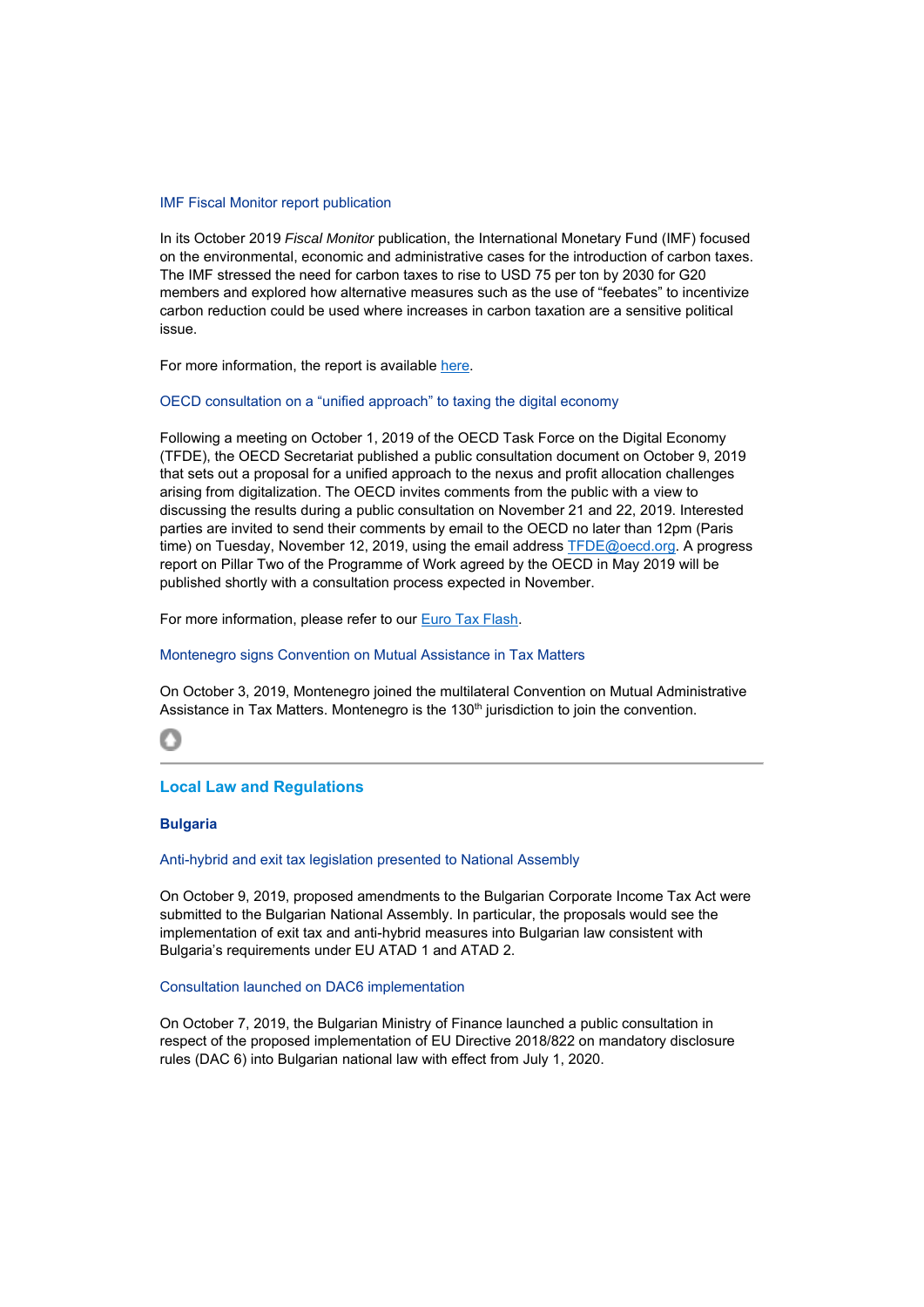# **Cayman Islands**

### Introduction of public company ownership register

On October 9, 2019, the government of the Cayman Islands signified its intention to introduce a public register of company ownership with the current expectation that the register will be launched in 2023.

For more information, please refer to the press release.

### **Curaçao**

### Decree issued on substance requirements

On September 10, 2019, the Curaçao Minister of Finance issued a Ministerial Decree in relation to the substance requirement provisions contained in the Curaçao Corporate Income Tax Code. The decree provides guidance on when the relevant substance requirements will be deemed to have been satisfied.

# **Denmark**

### Updated guidance on reporting obligations for shares, dividends and bonds

On October 2, 2019, the Danish tax authorities published guidance on the reporting obligations of taxpayers in respect of the purchase, holding and sale of shares, the acquisition, disposal and redemption of bonds and the reporting of dividends. The updated guidance applies for the 2019 tax year.

### Legislative amendments presented to Parliament

On October 1, 2019, the Danish Government proposed legislative changes to the Danish Parliament, the majority of which, if approved, would enter into effect on January 1, 2020. Key measures include amendments to Danish controlled foreign corporation (CFC) rules and the definition of a permanent establishment to align with the EU ATAD and the 2017 OECD Model Tax Convention. Legislative proposals to implement Council Directive EU 2018/822 of May 25, 2018 on mandatory disclosure rules and amendments to Danish transfer pricing, interest deductibility and dividend withholding tax rules were also presented. Draft legislation for the measures outlined above is expected to be published on a piecemeal basis between now and February, 2020.

Consultation launched on amendments to investment income and capital gains tax

On October 1, 2019, the Danish Government launched a consultation on draft measures to amend as of January 1, 2020 the tax treatment of tax-exempt business transformations, certain acquisition costs (valuation), certain debt reduction transactions between related companies, and introduce the taxation of stock dividends as personal income for mutual funds partners.

### **Guernsey**

Guidance issued economic substance questions to be included in corporate tax return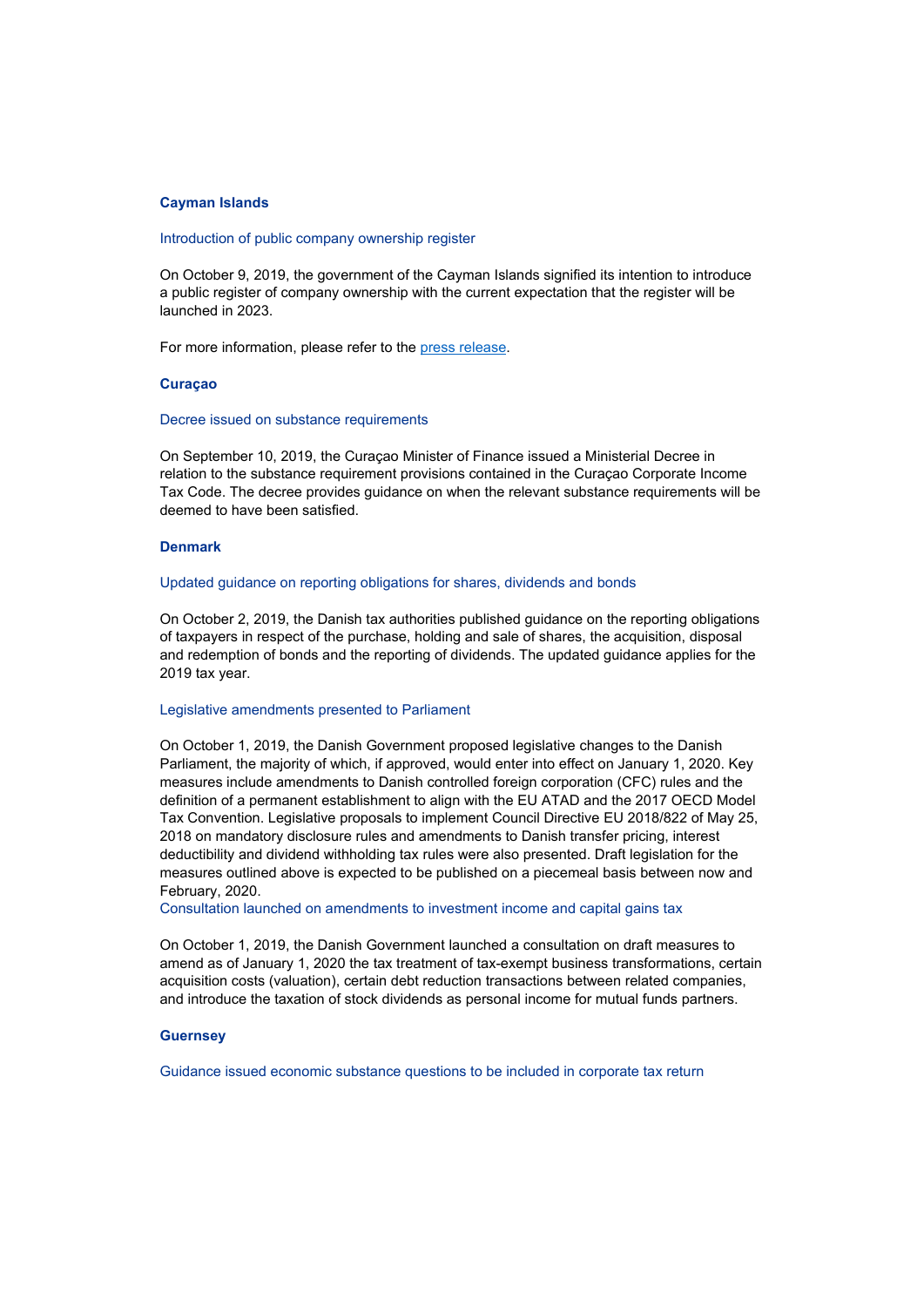On October 1, 2019, the Guernsey Revenue Service published guidance on the level of economic substance information that is required to be included as part of the Guernsey corporate tax return. The questions included in the guidance will need to be answered in corporate tax returns for accounting periods commencing on or after January 1, 2019.

For more information, please refer to the guidance.

### Introduction of MDR for CRS Avoidance Arrangements and Opaque Offshore Structures

On October 1, 2019, the Guernsey Revenue Service issued a Briefing Note in respect of the introduction of mandatory disclosure rules (MDR) on the Common Reporting Standard (CRS) Avoidance Arrangements and Opaque Offshore Structures. The Briefing Note outlines the features of the MDR that Guernsey intends to introduce by December 31, 2019 and is largely consistent with the requirements of Action of the OECD BEPS project.

For more information, please refer to the Briefing Note.

### **Greece**

### 2020 Budget submitted to Parliament

On October 7, 2019, a budget for 2020 was submitted to the Greek Parliament. Key measures include the proposed reduction of the Greek corporate income tax rate from 28% to 24% and the reduction of the Greek rate of dividend withholding tax from 10% to 5% for distributions made in 2020.

# **Ireland**

### Guidance on MLI Tie-Breaker Rule for dual resident companies

On October 9, 2019, the Irish tax authorities published a manual explaining how the new rule under the MLI regarding the determination of treaty residence of dual-resident companies applies. The MLI came into force for Ireland on 1 May 2019.

For more information, please refer to the manual.

### Budget 2020 presented to Parliament

On October 8, 2019, the Irish Minister for Finance presented the budget for 2020 to Dáil Éireann (lower house of the Irish Parliament). Key measures include the introduction of antihybrid rules in line with Ireland's requirements under EU ATAD 1 and ATAD 2 and updates to Irish transfer pricing legislation to cover material capital transactions and non-trading nondomestic transactions. An increase to the Irish carbon tax rate of €6 per ton (to a cumulative amount of €26 per ton) and an increase in the rate of dividend withholding tax from 20% to 25% were also proposed.

For more information, please refer to KPMG's TaxNewsFlash.

**Italy**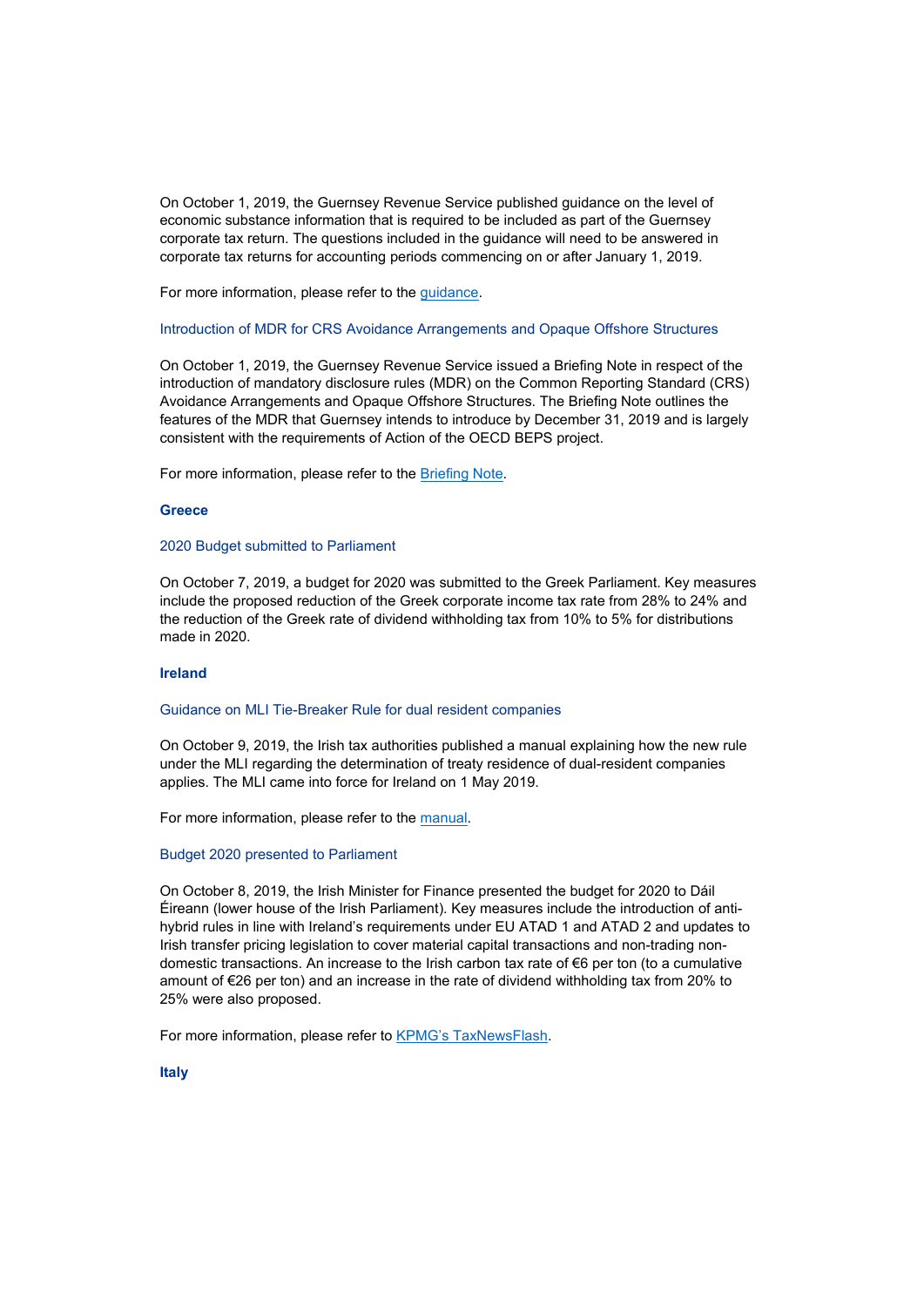### Introduction of digital services tax

On October 15, 2019, the Italian Government issued a decree which will result in the introduction of a Digital Services Tax (DST) at a rate of 3% with effect from January 1, 2020. Companies with an annual turnover of EUR 750 million and digital services supplied in Italy in excess of EUR 5.5 million will be in scope of the DST with the 3% tax applying to gross revenue derived from (i) advertising on a digital interface, (ii) a multilateral digital interface that allows users to buy or sell goods and services and (iii) the transmission of user data generated from using a digital interface.

# Consultation on energy taxation rules

On October 14, 2019, the Italian Economy and Finance Ministry announced a public consultation on the European Commission's report on energy taxation rules. The publication process will run until October 23, 2019.

### Investigation into possible tax avoidance by US streaming service

In October 2019, the Milan Public Prosecutor commenced an investigation into a major US content streaming platform. According to the prosecutor the use of servers and computers to deliver content to users in Italy may equate to the streaming servicing having a physical presence in Italy and the prosecutor is investigating potential tax avoidance on this basis.

# **Luxembourg**

# 2020 Budget presented to Parliament

On October 14, 2019, the Luxembourg Government presented the budget for 2020 to the Luxembourg Parliament. The measures presented include an increase in the maximum excise duty applicable to different petroleum products and clarification that capital gains from the disposal of business assets should be included in the calculation of business profits of companies. In addition, the budgetary proposals will result in all advance tax rulings (ATR) issued by the Luxembourg tax authorities before 2015 ceasing to be applicable from December 31, 2019 and new ruling requests needing to be submitted under Luxembourg's ATR codified regime which has applied from 2015 onwards.

### **Netherlands**

### Consultation launched on Dutch list of low-tax jurisdictions

On October 7, 2019, the Dutch Ministry of Finance launched a consultation on its list of low-tax jurisdictions for the year 2020. At present, the list contains the members of the EU blacklist of non-cooperative jurisdictions and a number of countries with a statutory corporate tax rate of less than 9%. The Dutch Ministry of Finance proposes to add Barbados and Turkmenistan to the list and to remove Belize and Saudi Arabia from the 2020 list. The consultation runs from October 7 to November 8, 2019.

### **Norway**

2020 Budget presented to Parliament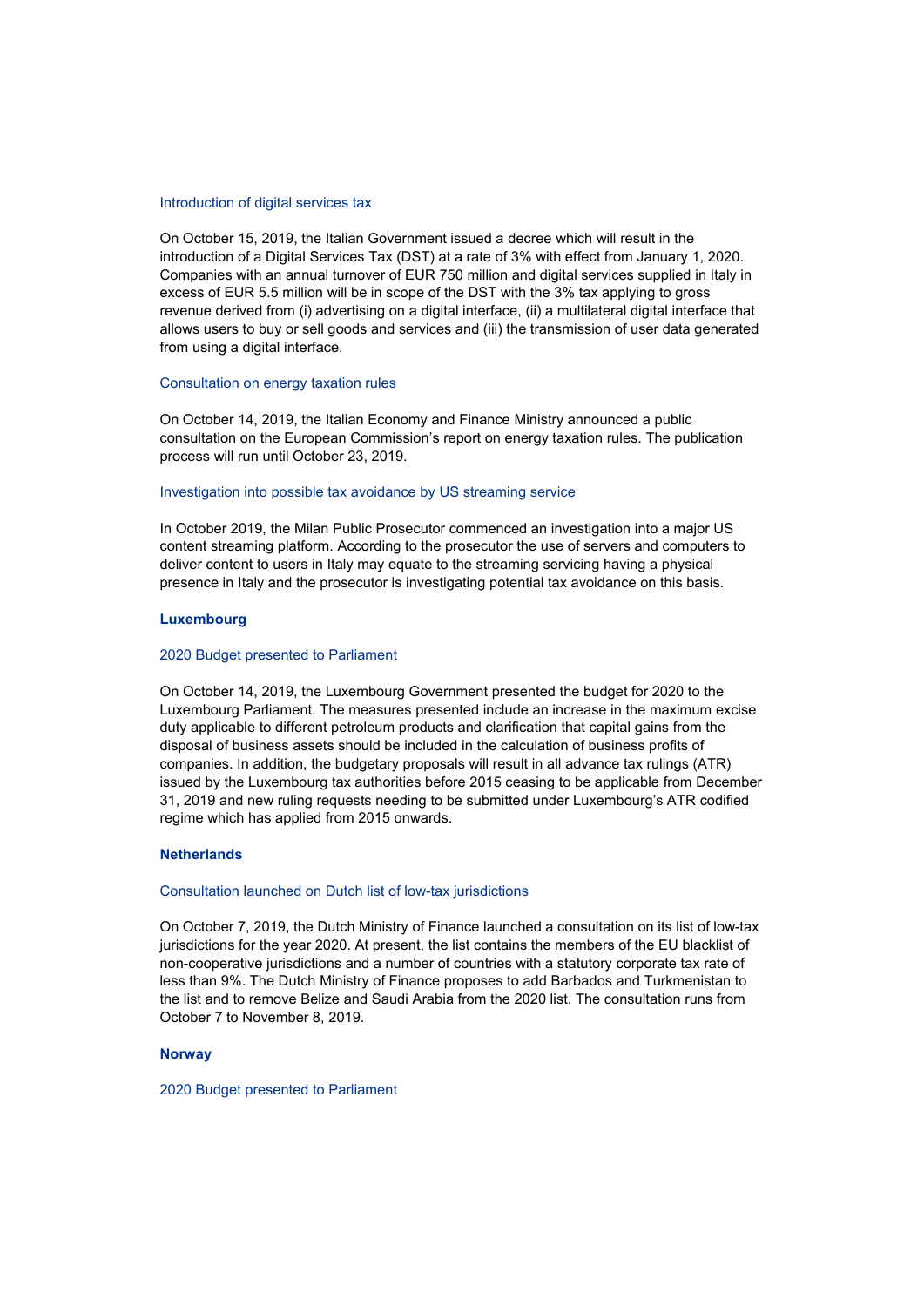On October 7, 2019, the Norwegian Government presented 2020 budgetary proposals to the Norwegian Parliament. In particular, the measures include an increase of 5% to Norway's CO2 tax and changes to Norwegian interest limitation rules.

### CFC white and black lists published

On September 26, 2019, the Norwegian tax authorities published updated lists of white and black-listed jurisdictions which apply in the context of Norwegian controlled foreign corporation (CFC) legislation. Hong Kong, Oman and Serbia were removed from the blacklist while the white list remains unchanged.

# **Slovakia**

### Legislative amendments signed into law by Slovakian President

On October 14, 2019, the Slovakian President signed into law a bill to reduce the Slovakian rate of corporate income tax for entities with an annual turnover of less than EUR 100,000 to 15% (from 21%) for taxable periods beginning on or after January 1, 2020.

On October 1, 2019, the Slovakian President signed into law the introduction of anti-hybrid legislation to comply with Slovakia's requirements under EU ATAD 2. The law will become effective on January 1, 2020. The Slovakian President also signed into law a bill implementing EU Directive 2018/822 on mandatory disclosure rules which will be applicable as of July 1, 2020 with retrospective reporting requirements for arrangements entered into since June 25, 2018.

# **Slovenia**

# Introduction of a minimum corporate income tax rate approved

On October 3, 2019, the Slovenian Government approved the introduction of a minimum corporate income tax rate of 7%, as well as an increase in the tax on income from capital, derivatives, and rents from 25% to 27.5%.

### **Sweden**

### Legislative amendments submitted to Swedish Parliament

On October 1, 2019, legislation to implement hybrid mismatch rules and amendments to the definition of permanent establishment required under EU ATAD 1 and 2 was presented to the Swedish Parliament for approval. In addition, amendments to exit tax rules were proposed to align Swedish national law with its requirements under EU ATAD 1, as well as changes to the identification of reportable accounts under the EU Directive 2014/107 on automatic exchange of financial account information. The legislation is expected to enter into effect from January 1, 2020.

# **United Kingdom**

### GAAR Advisory Panel opinion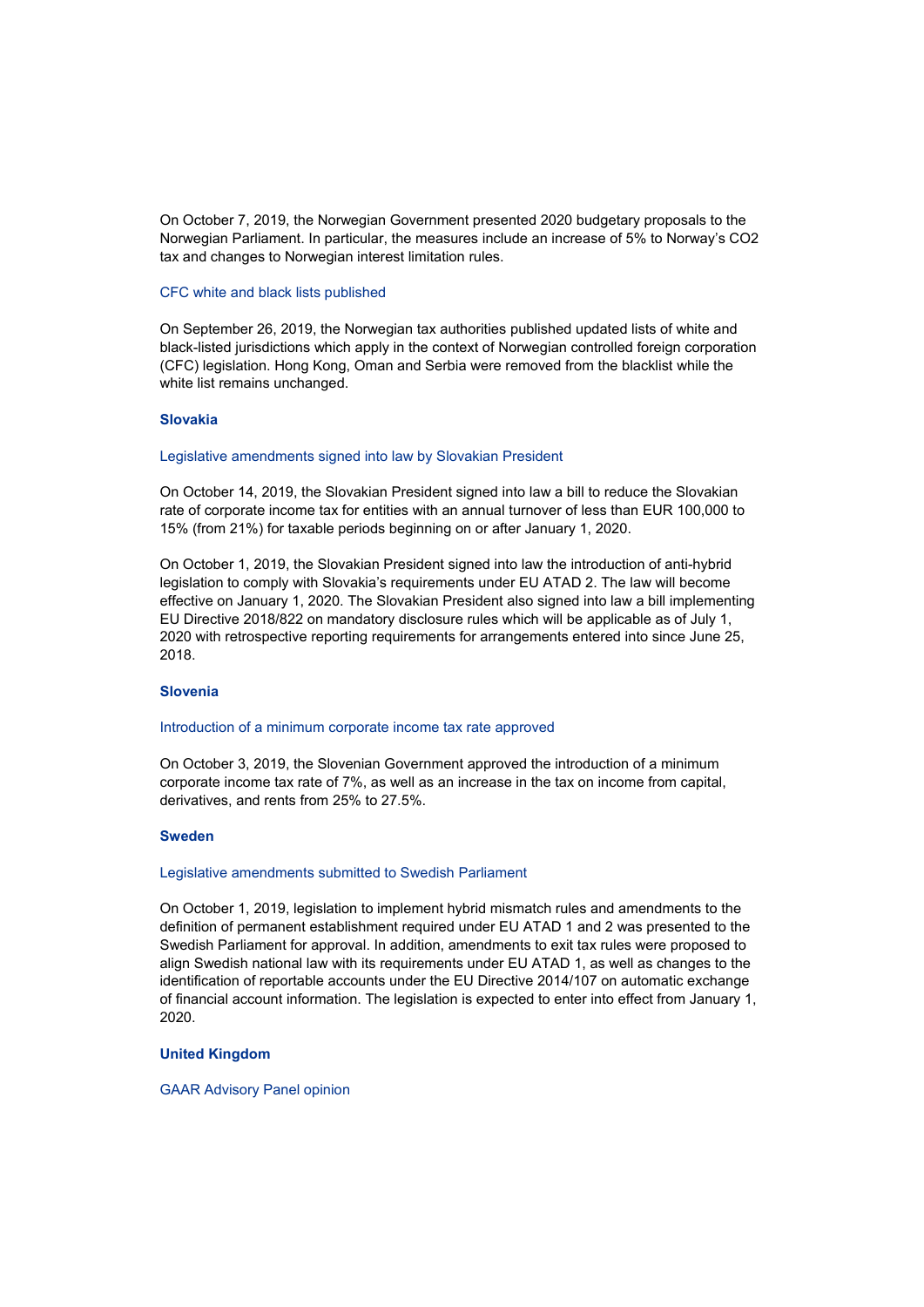On October 8, 2019, the UK tax authorities published an opinion of its GAAR advisory panel which stated that the use of employee shareholder share arrangements as a method to extract value from a company was not an acceptable use of the relevant legislative provisions.

For more information, please refer to the opinion.



**Local Courts** 

# **Denmark**

Danish National Tax Board ruling on units held in German UCITS

On October 7, 2019, the decision of the Danish National Tax Board (the Board) in the case of *SKM2019.492.SR* was published. The Board noted that capital gains and losses on units held in a German UCITS investment vehicle should be determined at the end of each year on a mark-to-market basis as opposed to when the capital gain or loss is realized on disposal.





**Robert van der Jagt** Chairman, KPMG's EU Tax Centre and Partner, Meijburg & Co

# **Key links**

Visit our website for earlier editions